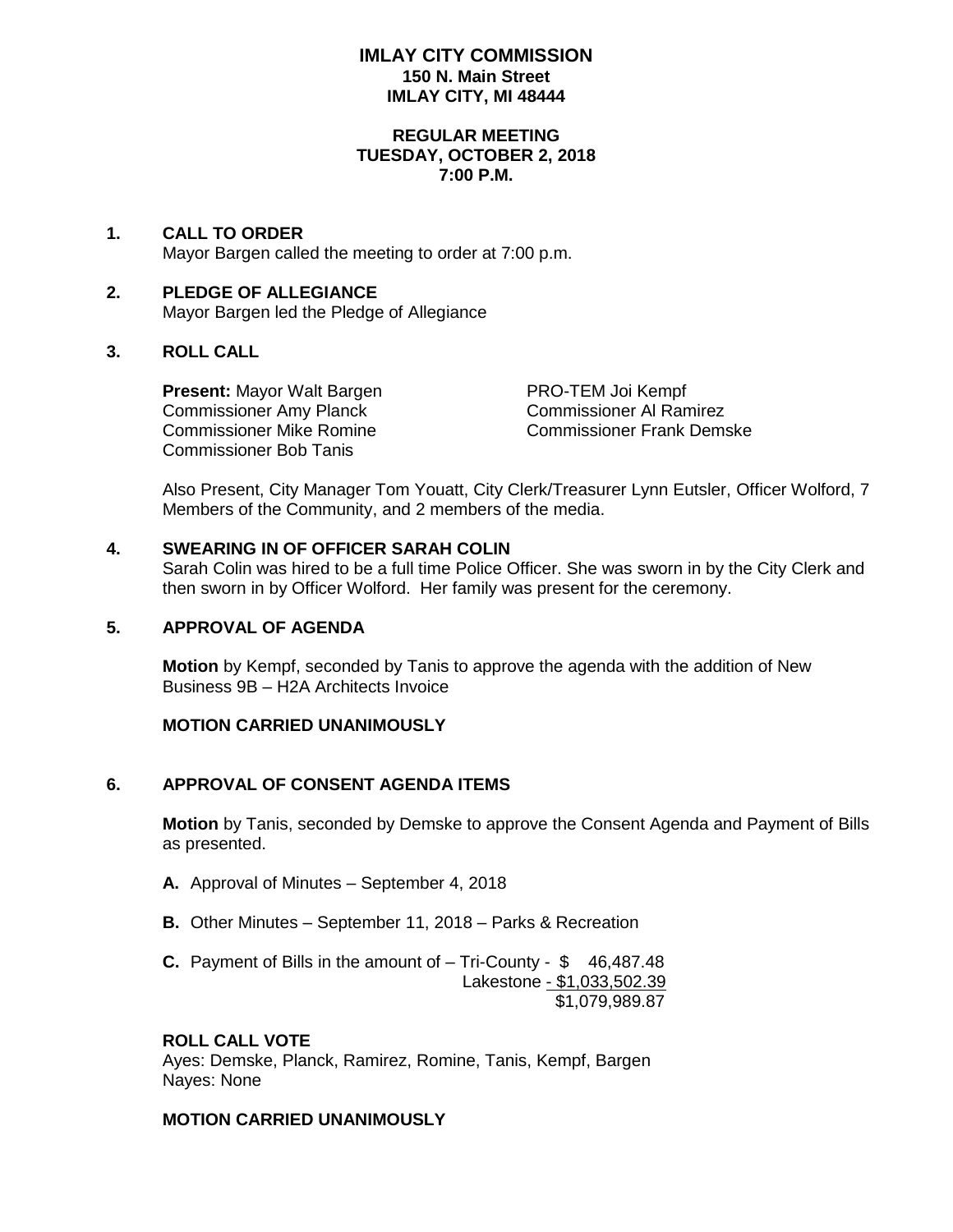## **7. CITIZENS FROM THE FLOOR**

Allen Rosenbalm – Agrees with the City on the water rate increases, but would like to see Installment Plan options implemented. City Manager Tom Youatt replied payment plans are available.

Betty Siemen – Is concerned about a large metal sign post located on a vacant that if sticking out of over the sidewalk on Schoolhouse Rd. Safety Matter – would like to have the City remove it. City Manager Tom Youatt said he would have it removed the next day.

#### **8. OLD BUSINESS**

**A.** Spicer Invoices – M53 Gateway and S. Almont Sewer

**Motion** by Romine, seconded by Kempf to approve payment of Spicer Invoice # 192703 for the M53 Gateway Project in the amount of 8,724.50 as presented.

## **ROLL CALL VOTE**

Ayes: Planck, Ramirez, Romine, Tanis, Kempf, Demske, Bargen Nayes: None

## **MOTION CARRIED UNANIMOUSLY**

**Motion** by Romine, seconded by Kempt to approve payment of Spicer Invoice # 192704 for the S. Almont Sewer in the amount of \$4,825.37 as presented.

### **ROLL CALL VOTE**

Ayes: Ramirez, Romine, Tanis, Kempf, Demske, Planck, Bargen Nayes: None

### **MOTION CARRIED UNANIMOUSLY**

**B.** Rowe Invoices – Fourth Street Rural Development and East Capac Road

**Motion** by Romine, seconded by Planck to approve payment of Rowe Invoice # 87578 for the Fourth Street Reconstruction in the amount of 3,522.00 as presented.

#### **ROLL CALL VOTE**

Ayes: Ramirez, Romine, Tanis, Kempf, Demske, Planck, Bargen Nayes: None

#### **MOTION CARRIED UNANIMOUSLY**

**Motion** by Demske, seconded by Romine to approve payment of Rowe Invoice # 87581 for the E. Capac Road Rehabilitation in the amount of \$9,366.00 as presented.

**ROLL CALL VOTE** Ayes: Romine, Tanis, Kempf, Demske, Planck, Ramirez, Bargen Nayes: None

#### **MOTION CARRIED UNANIMOUSLY**